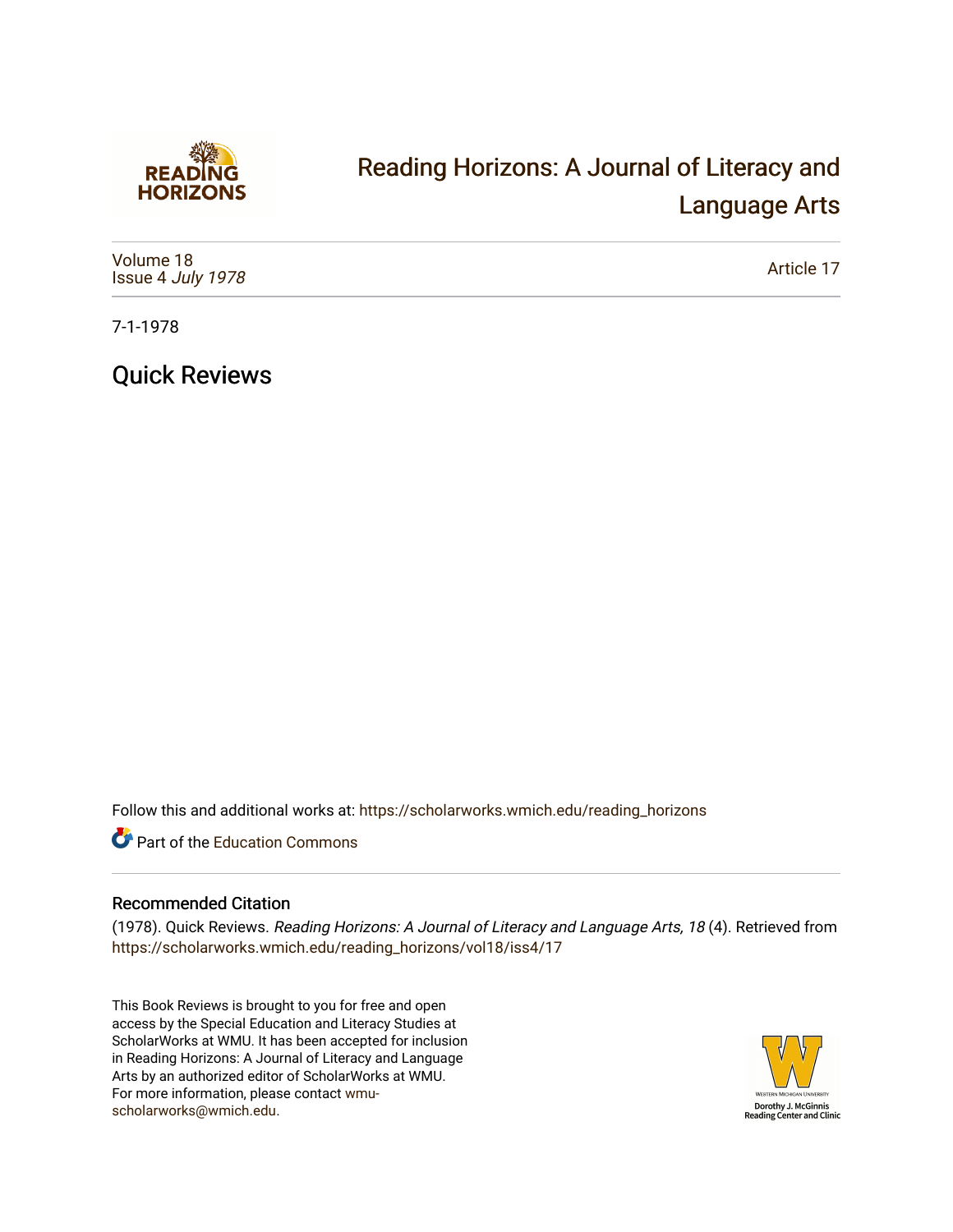# *QUICK REVIEWS* **QUICK REVIEWS**  *Homer Carter Reading Council* **Homer Corter Reading Council**

Barron, Roderick W., Linnea C. Ehri, and Jeffrey M. Feldman, **The** Barron, Roderick W., Linnea C. Ehri, and Jeffrey M. Feldman, *The*  **Recognition of Words.** International Reading Association, 800 *Recognition of Words.* International Reading Association, 800 Barksdale Road, P.O. Box 8139, Newark, Delaware 19711. Barksdale Road, P.O. Box8139, Newark, Delaware 19711.

**The Recognition of Words** by Barron, Ehri, and Feldman is the *The Recognition of Words* by Barron, Ehri, and Feldman is the third title in an IRA series on "The Development of the Reading third title in an **IRA** series on "The Development of the Reading Process." Process. "

The series is organized around the notion that the child's reading The series is organized around the notion that the child's reading behavior, among other things, is a developmental phenomenon. In behavior, among other things, is a developmental phenomenon. **In The Recognition of Words,** Linnea Ehri proposes a general model *The Recognition of Words)* Linnea Ehri proposes a general model for the recognition of words which requires that various aspects of words must be amalgamated and assimilated into the child's words must be amalgamated and assimilated into the child's previously constructed linguistic systems. previously constructed linguistic systems.

Berger, Allen and Anne Werdman, "Listening and Auding Activities and Berger, Allen and Anne Werdman, "Listening and Auding Activities and Research." **The EnglishJournal,** Vol. 67, #5, May 1978; pp. 36-39. Research." *The EnglishJournal)* Vol. 67, #5, 1978; pp. 36-39.

The authors stress the millions of dollars lost each year because The authors stress the millions of dollars lost each year because of poor listening habits, together with the emotional distress and of poor listening habits. together with the emotional distress and anguish caused in part by our not listening to the needs of ourselves and others. They feel teachers must learn and teach better listening. and others. They feel teachers must learn and teach better listening. With this in mind, they present fifteen classroom activities which can be used as presented, or in modified version, for children of all ages and backgrounds. Also, they laud the steady increase in listening research in the past twenty-five years.

Cleary, Donna McKee, **Thinking Thursdays: Language Arts in the Reading** Cleary, Donna McKee, *Thinking Thursdays: Language Arts in the Reading*  **Lab.** International Reading Association, 800 Barksdale Road, P.O. *Lab.* International Reading Association, 800 Barksdale Road, P.O. Box 8139, Newark, Delaware 19711. Box 8139, Newark, Delaware 19711.

This 87-page book reveals a creative and humanistic method for This 87-page book reveals a creative and humanistic method for approaching reading problems of the secondary student. approaching reading problems of the secondary student.

Author Donna Cleary feelsthinking is what reading and learning Author Donna Cleary feels thinking is what reading and learning is all about and that students experiencing difficulty need warmth, is all about and that students experiencing difficulty need warmth, love and success in their reading program. love and success in their reading program.

Citron, Abraham F., "All the Way with Phonics," **Spelling Progress** Citron. Abraham F., "All the Way with Phonics," *Spelling Progress*  **Bulletin,** (Summer, 1978) 2:15-18. *Bulletin,* (Summer. 1978) 2:15-18.

Through extensive experimentation in the Detroit Public Schools Through extensive experimentation the Detroit Public Schools Citron has drawn the conclusion that the success rate for spelling is Citron has drawn the conclusion that success rate for spelling is significantly higher when a phonic system of teaching is employed.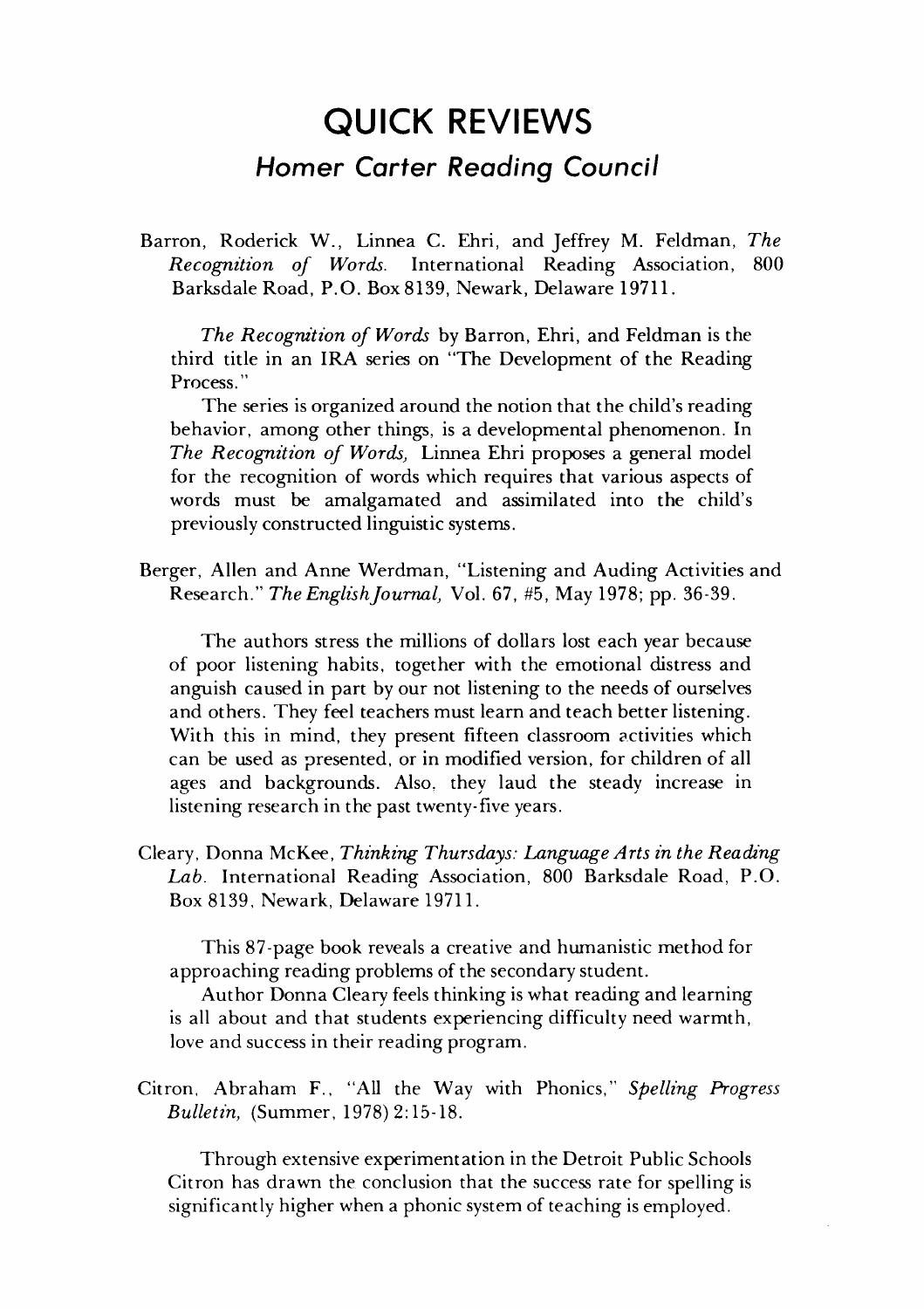While there are many proposals and ideas for changing our While there are many proposals and ideas for changing our present system, Citron suggests one similar to that chosen by the present system, Citron suggests one similar to that chosen by the Australian Teachers Federation where one change to bring the Australian Teachers Federation where one change to bring the phonemic system back in line to an alphabetic one is made every phonemic system back in line to an alphabetic one is made every four years. Thiswould allow fornecessary changes and adjustments four years. This would allow for necessary changes and adjustments over a long period of time. over a long period of time.

Examples of advantages and research experience areprovided to Examples of advantages and research experience are provided to support the proposal. support the proposal.

Fay, Leo, "Spelling and Reading: How are They Related," **Spelling** Fay, Leo, "Spelling and Reading: How are They Related," *Spelling*  **Progress Bulletin,** (Summer, 1978)2:11-12. *Progress Bulletin)* (Summer, 1978) 2:11-12.

The relationship between spelling and reading has long been The relationship between spelling and reading has long been debated. While there are definite commonalities between the poor debated. While there are definite commonalities between the poor speller and poor reader, the relationship between the good readerpoor speller andgood speller-poor reader isless understood. poor speller and good speller-poor reader is less underslood.

Most problems stem from English spelling inconsistencies and Most problems stem from English spelling inconsistencies and teaching techniques. Teachers are cautioned to take both into teaching techniques. Teachers are cautioned to take both into account but to avoid confusing the important differences in the account but to avoid confusing the important differences in the encoding and decoding processes involved in spelling and reading encoding and decoding processes involved in spelling and reading respectively. respectively.

Graves, Donald H., "Balance the Basics: Let them Write," **Learning,** Graves, Donald H., "Balance the Basics: Let them Write," *Learning)*  (April, 1978)8:30-33. (April, 1978) 8:30-33.

Sure to provoke controversy, this timely article deals with the Sure to provoke controversy, this timely article deals with the current neglected state of writing in American schools today.

Donald Graves emphasizes the importance of writing as a Donald Graves emphasizes the importance of writing as a complex discipline that develops a person's intelligence and ability complex discipline that develops a person's intelligence and ability to analyze and synthesize many levels of thinking. Unfortunately, to analyze and synthesize many levels of thinking. Unfortunately, due to a myriad of reasons, writing is rarely taught or even valued in education according to the author. education according to the author.

The mutually beneficial relationship between reading and The mutually beneficial relationship between reading and writing is explored. However, Graves feels that the concern with writing is explored. However, Graves feels that the concern with reading is a "national neurosis" and has directly contributed to the reading is a "national neurosis" and has directly contributed to the decline of teaching writing. decline of teaching writing.

A lucid and well thought out "process-conference approach" to A lucid and well thought out "process-conference approach" to the teaching of writing is defined that would eliminate many of the traditional pitfalls of teaching writing. traditional pitfalls of teaching writing.

Harper, Robert J., and Gary Kilarr, eds., **Reading and the Law,** Inter Harper, Robert J., and Gary Kilarr, eds., *Reading and the* Law) International Reading Association, 800 Barksdale Road, P.O. Box 8139, national Reading Association, 800 Barksdale Road, P.O. Box 8139, Newark, Delaware 19711. Newark, Delaware 1971l.

Will minimal literacy standards for graduation and funding turn into maximum standards? What kind of reading will the law into maximum standards? What kind of reading will the law prescribe? Are the Basic assumptions that underlie the present prescribe? Are the Basic assumptions that underlie the present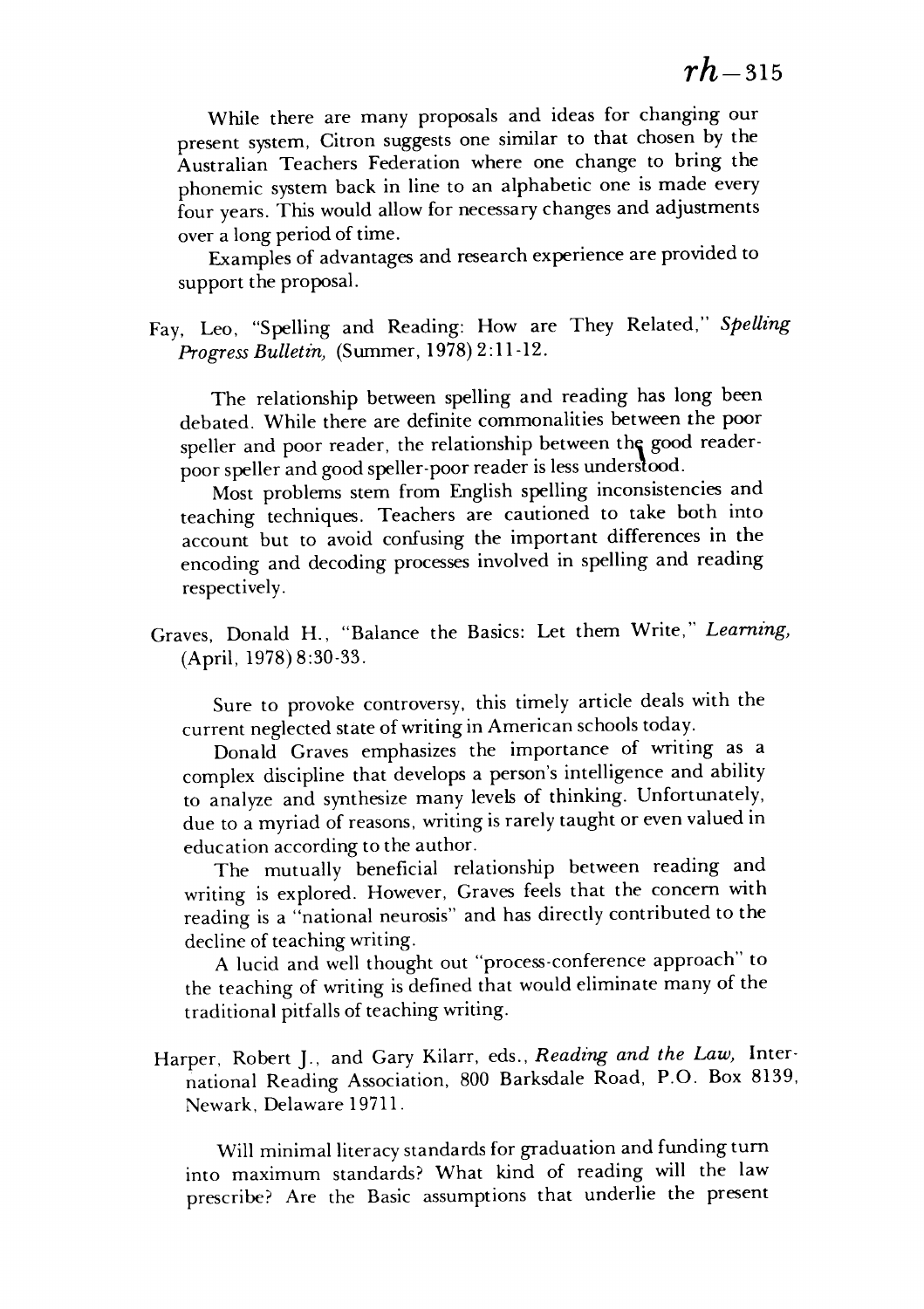## **5i6-rh** *316-rh*

relationship between law and reading accurate?

These and similar questions are raised in *Reading and the Law*, edited by Robert J. Harper II, Lawyer's Committee for Civil Rights Under Law, and Gary Kilarr, Virginia Polytechnic Institute and State University, a joint publication by the International Reading Association and the Educational Resources Information Center Association and the Educational Resources Information Center (ERIC) Clearinghouse on Reading and Communication Skills. A (ERIC) Clearinghouse on Reading and Communication Skills. A compilation of the writings of various authors, this text raises compilation of the writings of various authors, this text raises provocative questions in order to provide information and to en provocative questions in order to provide information and to encourage the awareness of a very complex problem—that posed by courage the awareness of a very complex problem - that posed by the relationship between law and reading. the relationship between law and reading.

Mountain, Lee, **Attention Span Stories,** Jamestown Publishers, P.O. Box Mountain, Lee, *Attention Span Stories)* Jamestown Publishers, P.O. Box 6743, Providence, Rhode Island 02940. 1978. Illustrated by David 6743, Providence, Rhode Island 02940. 1978. Illustrated by David Ireland. Ireland.

Jamestown publishers have presented a series of high interest low level reading booklets that are both well constructed and beautifully level reading booklets that are both well constructed and beautifully illustrated. illustrated.

The grade 2-3 reading level booklets are the "branching" story The grade 2-3 reading level booklets are the "branching" story variety where a student chooses the outcome from among  $\frac{1}{3}$ possibilities. Author Lee Mountain has written exciting sequences possibilities. Author Lee Mountain has written exciting sequences and follows up each "trip" with a unique system of pressure sensitive picture stickers the student places on worksheets in the back. The picture stickers the student places on worksheets in the back. The pupil then answers appropriate questions designed to improve his pupil then answers appropriate questions designed to improve his attention and concentration. attention and concentration.

The series all involve trips with varying outcomes. Students are The series all involve trips with varying outcomes. Students are motivated through the exciting, well written material to explore all motivated through the exciting, well written material to explore all the possibilities available. While these are most suitable for grades 6- the possibilities available. While these are most suitable for grades 6- 12, adult learners and capable upper elementary students would i 2, adult iearners and capable upper elementary students would find them of value also. find them of value also.

Myers, Miles, "Five Approaches to the Teaching of Writing " **Learning;** Myers, Miles, "Five Approaches to the Teaching of Writing," *Learning)*  (April, 1978)8:38-41. (April, 1978) 8:38-41.

Five tried and proven means for effective teaching of writing are Five tried and proven means for effective teaching of writing are explained. These methods: the models approach, the steps approach, the sentence-combining approach, the relationships approach and the theory-of-the-world approach are not necessarily proach and the theory-of-the-world approach are not necessarily new orgimmicky but are based on past practice and research. new or gimmicky but are based on past practice and research.

Confusion in the field of teaching writing has resulted in some Confusion in the field of teaching writing has resulted in some chaos regarding techniques but author Miles Myers believes that the chaos regarding techniques but author Miles Myers believes that the above, in combination or isolation depending on individual needs, still are the best means for providing asound approach to writing. still are the best means for providing a sound approach to writing.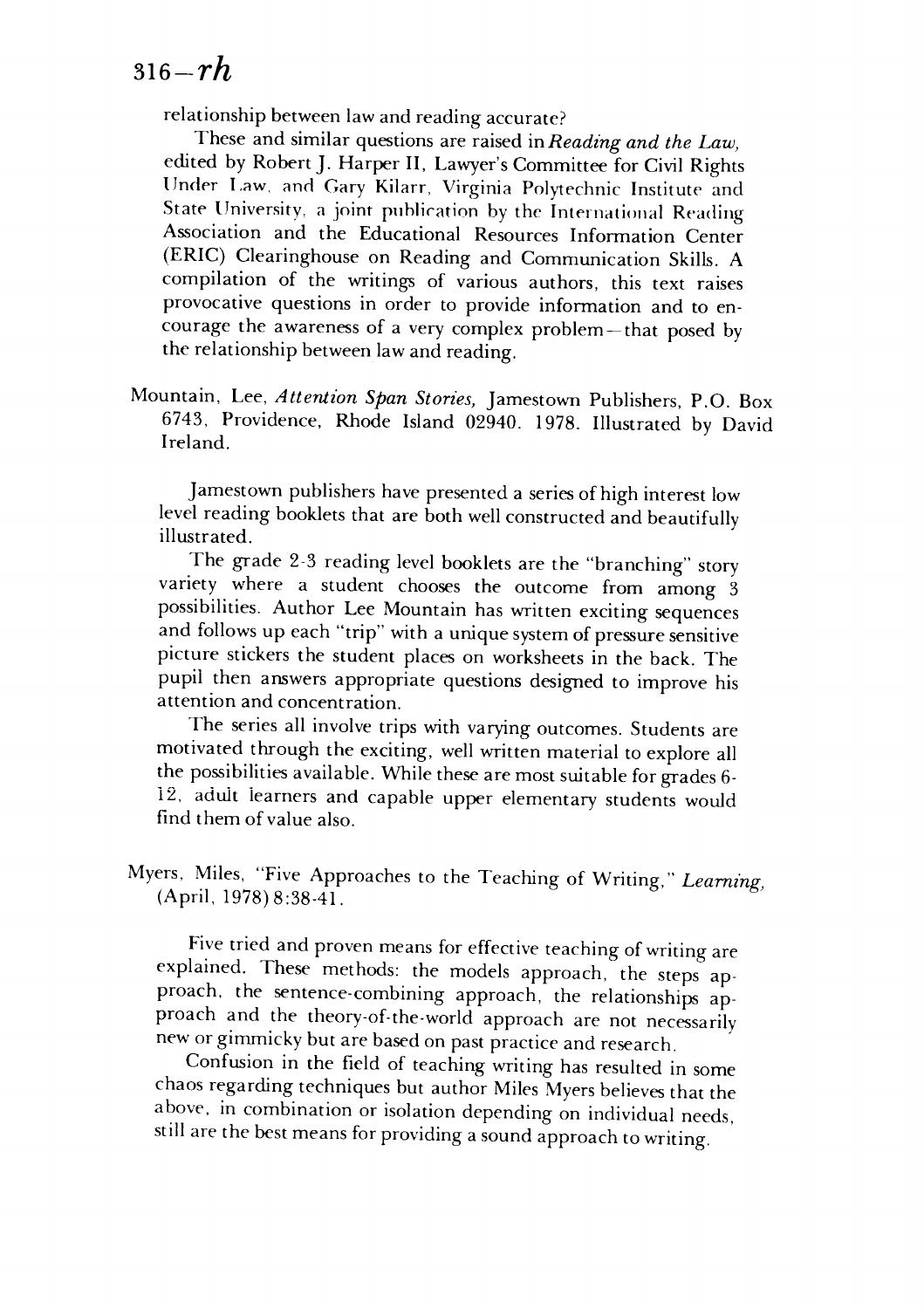Naumann, Nancy, "Anatomy of a Reading Problem," **Learning** Naumann, Nancy, "Anatomy of a Reading Problem," *Learning*  (May/June, 1978)6:80-83. (May/June, 1978) 6:80-83.

An interesting solution to the management of individualized An interesting solution to the management of individualized reading instruction. A great deal of summertime work turned out to result in a successful reading skills program. This may give you an result in a successful reading skills program. This may give you an idea about how you can spend your summer profitably. Utilizes idea about how you can spend your summer profitably. Utilizes existingmaterials in a functional manner. existing materials in a functional manner.

"Nonsense Word Stories," (Idea Place), **Learning,** (April, 1978) 6:53. "Nonsense Word Stories," (Idea Place), *Learning)* (April, 1978) 6:53.

**Nonsense Word Stories** from **Thinkerthings** (duplicating masters *Nonsense Word Stories* from *Thinkerthings* (duplicating masters published by Addison Wesley). Uses nonsense words in logical published by Addison Wesley). Uses nonsense words in logical context. Could be used as model for similar activities. Should be context. Could be used as model for similar activities. Should be stimulatingand challenging for all levels. stimulating and challenging for all levels.

Osburn, Bess, and Gloria McDonell, "Improving Language Arts Osburn, Bess, and Gloria McDonell, "Improving Language Arts Instruction: A Three-Part Workshop." *Language Arts, Vol.* 55, #5, May 1978; pp. 591-595. May 1978; pp. 591-595.

Osburn and McDonell feel that if reading skills are to be im Osburn and McDonell feel that if reading skills are to be improved, classroom teachers must become aware of the in proved, classroom teachers must become aware of the interrelatedness of reading to language processes so that instruction terrelatedness of reading to language processes so that instruction may be geared toward activities which reinforce all communication may be geared toward activities which reinforce all communication skills. With this in mind, they have designed a series of workshops to be used by primary, upper elementary, or secondary school teachers, and describe them in detail. These workshops have been designed to develop teachers' understanding of the systems which underlie develop teachers' understanding of the systems which underlie language and the language process, and to provide model activities which will support and build on the language competencies.

Paine, Carolyn, Ed., "If I Read This Book . . . Do I Have to Write a Book Report?"Learning, (May/June, 1978)9:64-65. Report?" *Learning)* (May/June, 1978) 9:64-65.

Readers of **Learning** share some innovative approaches and Readers of *Learning* share some innova tive approaches and alternatives to the typical book report. alternatives to the typical book report.

Included are such suggestions as secret student pen pals sharing ideas about books, activity cards placed in book pockets, pictorial ideas about books, activity cards placed in book pockets, pictorial book reporting, letter correspondence between students in different classes about books, creating art type "quilt" of books read by classes about books, creating art type "quilt" of books read by students with appropriate data, and collecting various items related students with appropriate data, and collecting various items related to a book in a brown bag to share with other classmates. All ideas to a book in a brown bag to share with other classmates. All ideas presented move away from the structured report form.

Readers are asked to remember that not every book needs Readers are asked to remember that not every book needs reporting of any type; free readingshould be free. reporting of any type; free reading should be free.